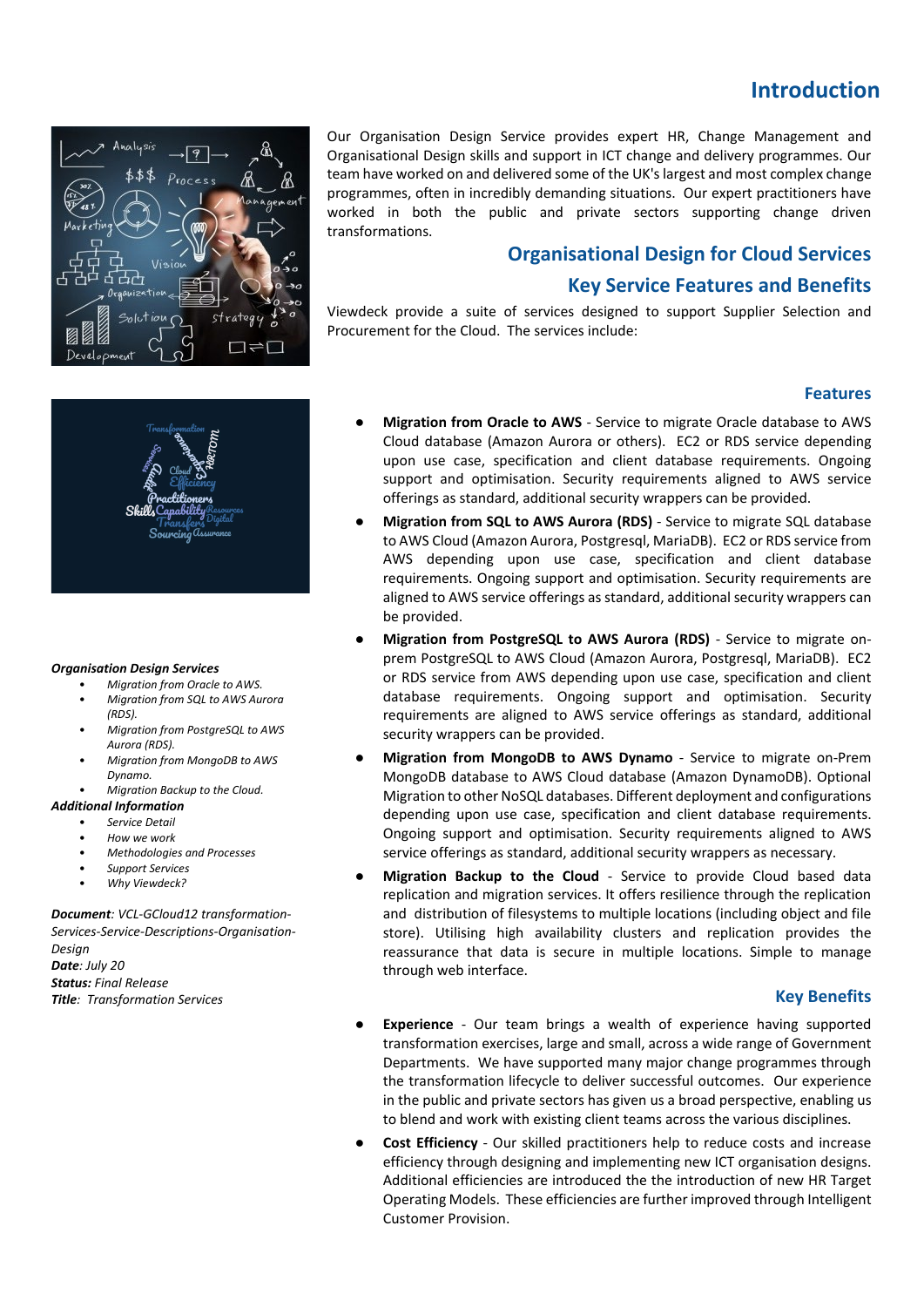- **Assurance** Viewdeck are able to provide assurance of procurement, based on experiences and methods used many times previously, successfully delivering positive outcomes for our government clients. We take immense pride in the work we do and can boast many successful procurements and satisfied clients.
- **Skills Capability** Or team are adept at skills and capability assessment and analysis providing an insight to the change capability of individual staff members and teams. This supports for the current transformation and future transformation and change programmes.
- **Embedded Team** We are seasoned operators in large complex change programmes. We are used to, and welcome, being embedded as part of the project, or departmental team, whilst working on a client transformation exercise. Viewdeck practitioners can be collocated with client teams, if required.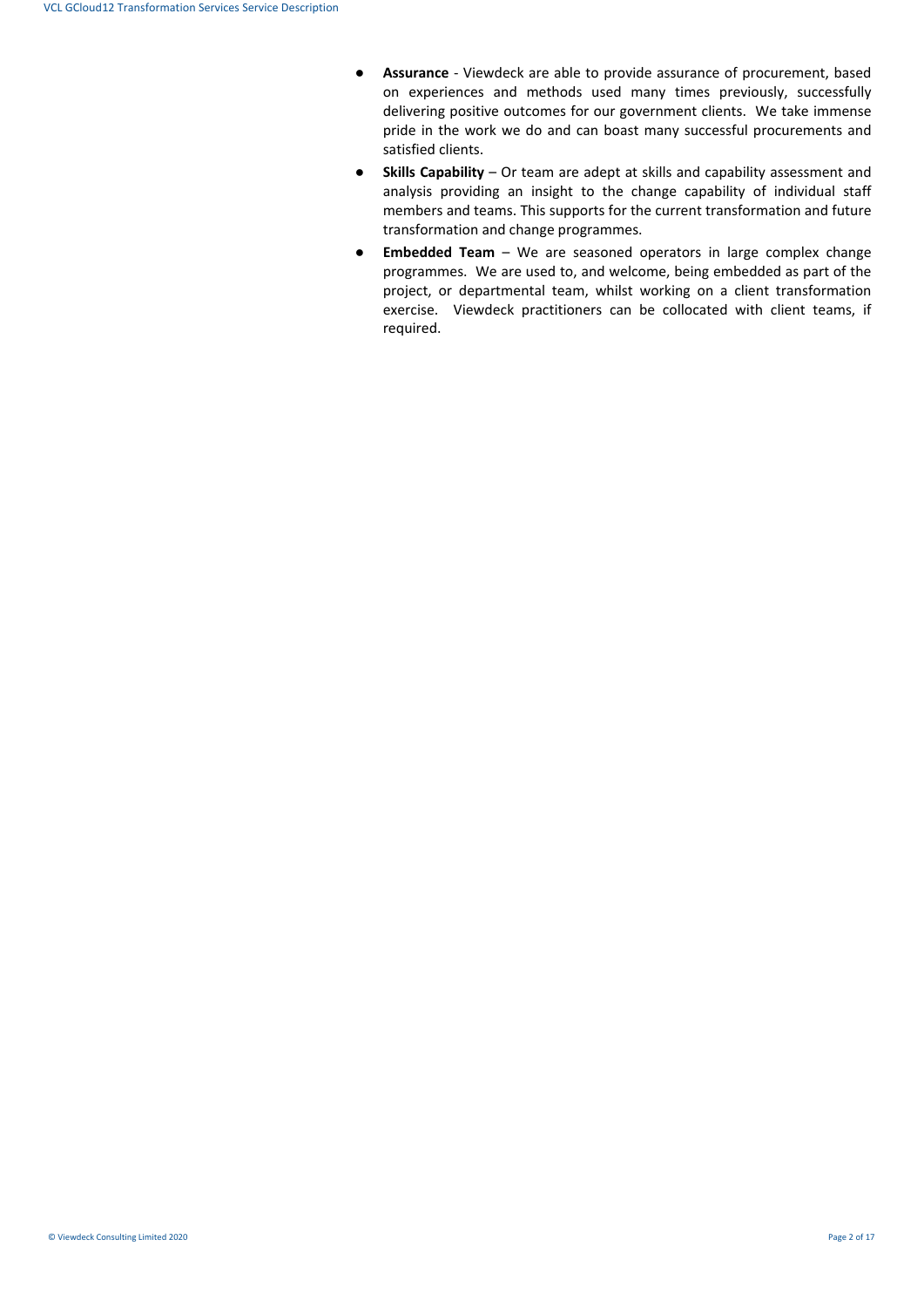# **Service GC11-TSS-MOA1:**

# **Migration from Oracle to AWS**

Service to migrate Oracle database to AWS Cloud database (Amazon Aurora or others). EC2 or RDS service depending upon use case, specification and client database requirements. Ongoing support and optimisation. Security requirements aligned to AWS service offerings as standard, additional security wrappers can be provided.

#### **Features**

- Service to migrate on-premise Oracle databases to AWS Aurora.
- Options to migrate to other databases: Postgresql, MariaDB, SQL Server
- Service scope ranges from Discovery only to production implementation.
- Supports EC2 and RDS depending upon use case and scale.
- Application performance and resilience optimised for business needs.
- Compute, network and memory specification can all be optimised.
- Accommodates low to very high database IOPS.
- Cross-platform and cross-version options available during migration.
- Database in memory available for high performance applications.

### **Benefits**

- Potential to significantly lower licencing costs (specification dependent)
- Fast Cloud deployments
- Automated backups and high availability provide peace of mind.
- 24x7x365 monitoring detects issues before users ring the helpdesk
- Database performance can be optimised to meet user needs
- **•** Fast recovery times
- Lower risk through improved disaster recovery capabilities
- Lower cost hosting options for non mission-critical applications.

#### **Service Description**



Viewdeck can help clients with the migration activities supporting moving from Oracle databases to a range of cloud based database products. By utilising our experienced practitioners, we can supporting the analysis, designing, building, deploying the process elements as well as assisting in setting up the support mechanism for the target architecture should the client require this.

We can help enable your projects with key tools, people and processes to take full advantage of these new services and accelerate project delivery. We can help you adopt new services into your delivery organisation by providing migration capabilities as and when you need them in the project delivery supporting agile frictionless delivery aligned to GDS processes.

#### **Tag Cloud**

Agile, Scrum, Prince2, MSP, Government Digital Services, HM Government Service Design Manual, LEAN, Oracle, Database, RDBMS, GDS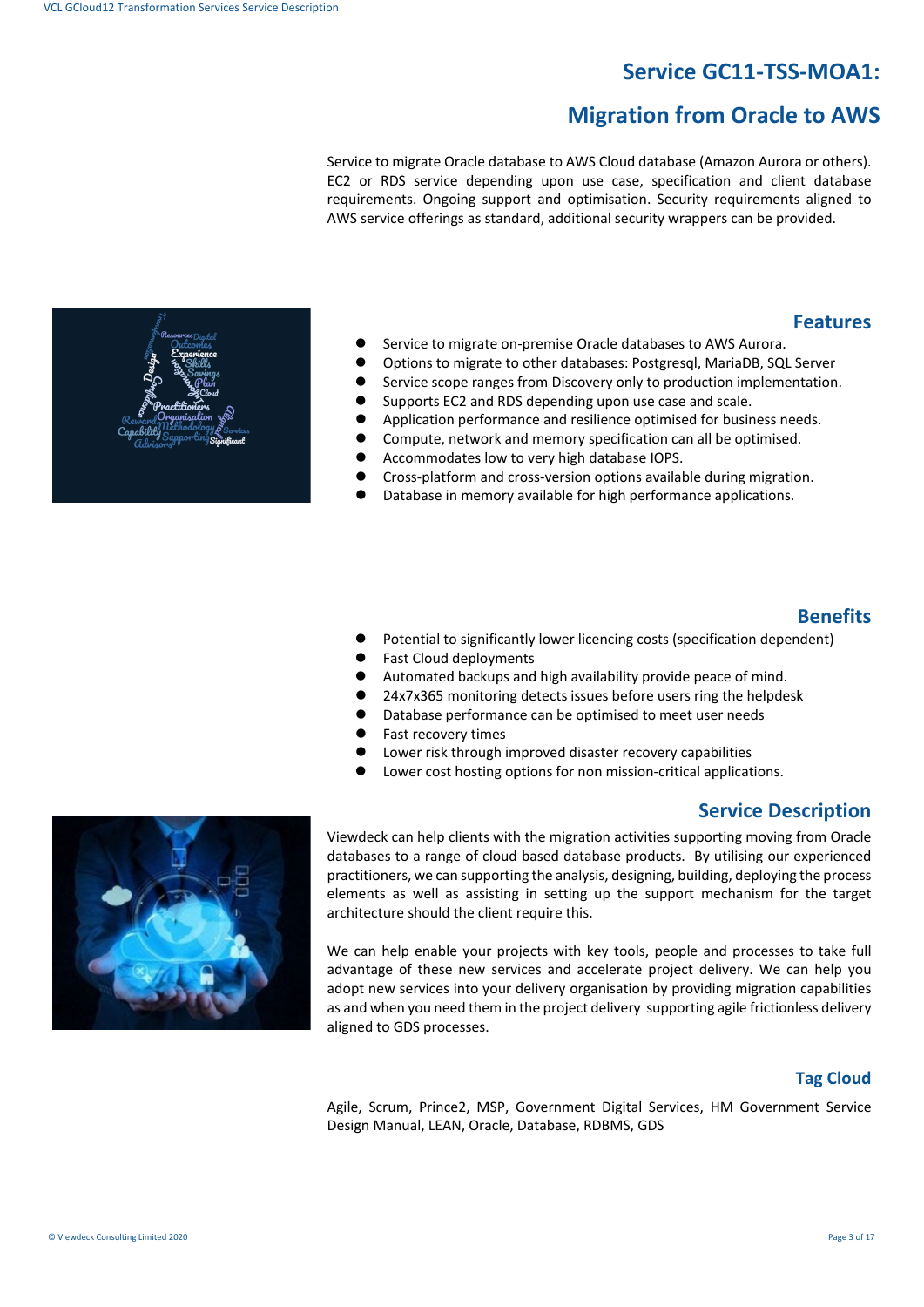# **Service GC11-TSS-MSA1**

# **Migration from SQL to AWS Aurora (RDS)**

Service to migrate SQL database to AWS Cloud (Amazon Aurora, Postgresql, MariaDB). EC2 or RDS service from AWS depending upon use case, specification and client database requirements. Ongoing support and optimisation. Security requirements are aligned to AWS service offerings as standard, additional security wrappers can be provided.

### **Features**

- Service to migrate on-premise SQL databases to AWS Aurora.
- Options to migrate to Postgresql, MariaDB etc.
- Service scope ranges from Discovery only to production implementation.
- Supports EC2 and RDS depending upon use case and scale.
- Application performance and resilience optimised for business needs.
- Compute, network and memory specification can all be optimised.
- **•** Accommodates low to very high database IOPS.
- Cross-platform and cross-version options available during migration.
- Database in memory available for high performance applications.

### **Benefits**

- Potential to significantly lower licencing costs (specification dependant)
- Fast Cloud deployments
- Automated backups and high availability provide peace of mind.
- 24x7x365 monitoring detects issues before users ring the helpdesk
- Database performance can be optimised to meet user needs
- **•** Fast recovery times
- Lower risk through improved disaster recovery capabilities
- Lower cost hosting options for none mission-critical applications.

#### **Service Description**

Viewdeck can help clients with the migration activities supporting moving from SQL based databases to a range of cloud based database products. By utilising our experienced practitioners, we can supporting the analysis, designing, building, deploying the process elements as well as assisting in setting up the support mechanism for the target architecture should the client require this. We can help enable your projects with key tools, people and processes to take full advantage of these new services and accelerate project delivery.

We can help you adopt new services into your delivery organisation by providing migration capabilities as and when you need them in the project delivery supporting agile frictionless delivery aligned to GDS processes.

#### **Tag Cloud**

Agile, Scrum, Prince2, MSP, Government Digital Services, HM Government Service Design Manual, LEAN, Oracle, Database, RDBMS, GDS, SQL, AWS



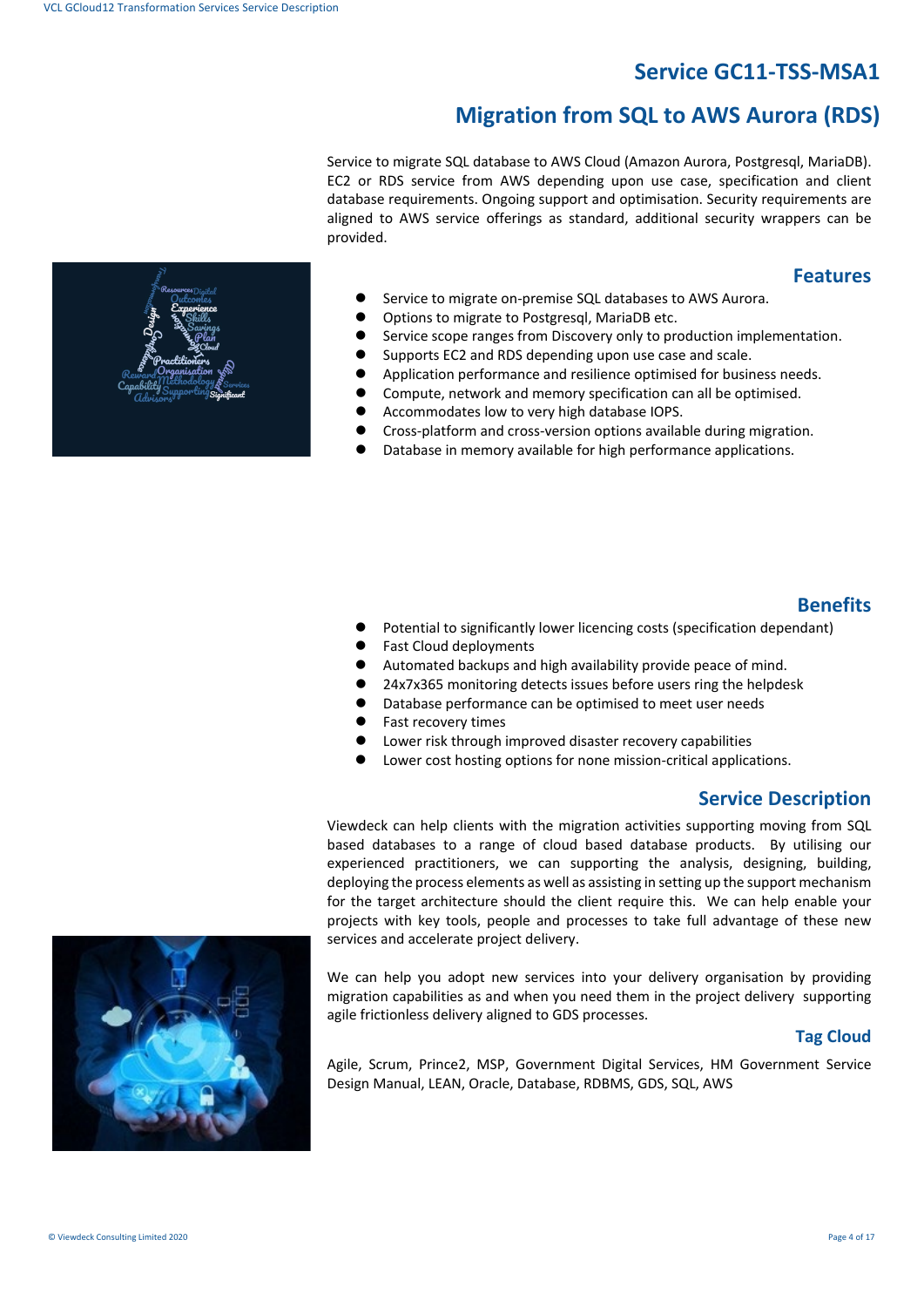# **Service GC11-TSS-MPA1**

# **Migration from PostgreSQL to AWS Aurora (RDS)**

Service to migrate on-prem PostgreSQL to AWS Cloud (Amazon Aurora, Postgresql, MariaDB). EC2 or RDS service from AWS depending upon use case, specification and client database requirements. Ongoing support and optimisation. Security requirements are aligned to AWS service offerings as standard, additional security wrappers can be provided.

### **Features**

- Service to migrate on-premise Postgresql databases to AWS Aurora.
- Options to migrate to AWS hosted based Postgresql, MariaDB etc.
- Service scope ranges from Discovery only to production implementation.
- Supports EC2 and RDS depending upon use case and scale.
- Application performance and Resilience optimised for business needs.
- Compute, network and memory specification can all be optimised.
- **•** Accommodates low to very high database IOPS.
- Cross-platform and cross-version options available during migration.
- Options for RMAN and GoldenGate depending upon target platform.
- Database in memory available for high performance applications.

### **Benefits**

- Potential to significantly lower licencing costs (specification dependant)
- Automated backups and high availability provide peace of mind.
- 24x7x365 monitoring detects issues before users ring the helpdesk
- Database performance can be optimised to meet user needs
- **•** Fast recovery times
- Lower risk through improved disaster recovery capabilities
- Lower cost hosting options for none mission-critical applications.

### **Service Description**

Viewdeck can help clients with the migration activities supporting moving from SQL based databases to a range of cloud based database products. By utilising our experienced practitioners, we can supporting the analysis, designing, building, deploying the process elements as well as assisting in setting up the support mechanism for the target architecture should the client require this. We can help enable your projects with key tools, people and processes to take full advantage of these new services and accelerate project delivery.

We can help you adopt new services into your delivery organisation by providing migration capabilities as and when you need them in the project delivery supporting agile frictionless delivery aligned to GDS processes.

#### **Tag Cloud**

Agile, Scrum, Prince2, MSP, Government Digital Services, HM Government Service Design Manual, LEAN, Oracle, Database, RDBMS, GDS, SQL, AWS, PostGreSQL

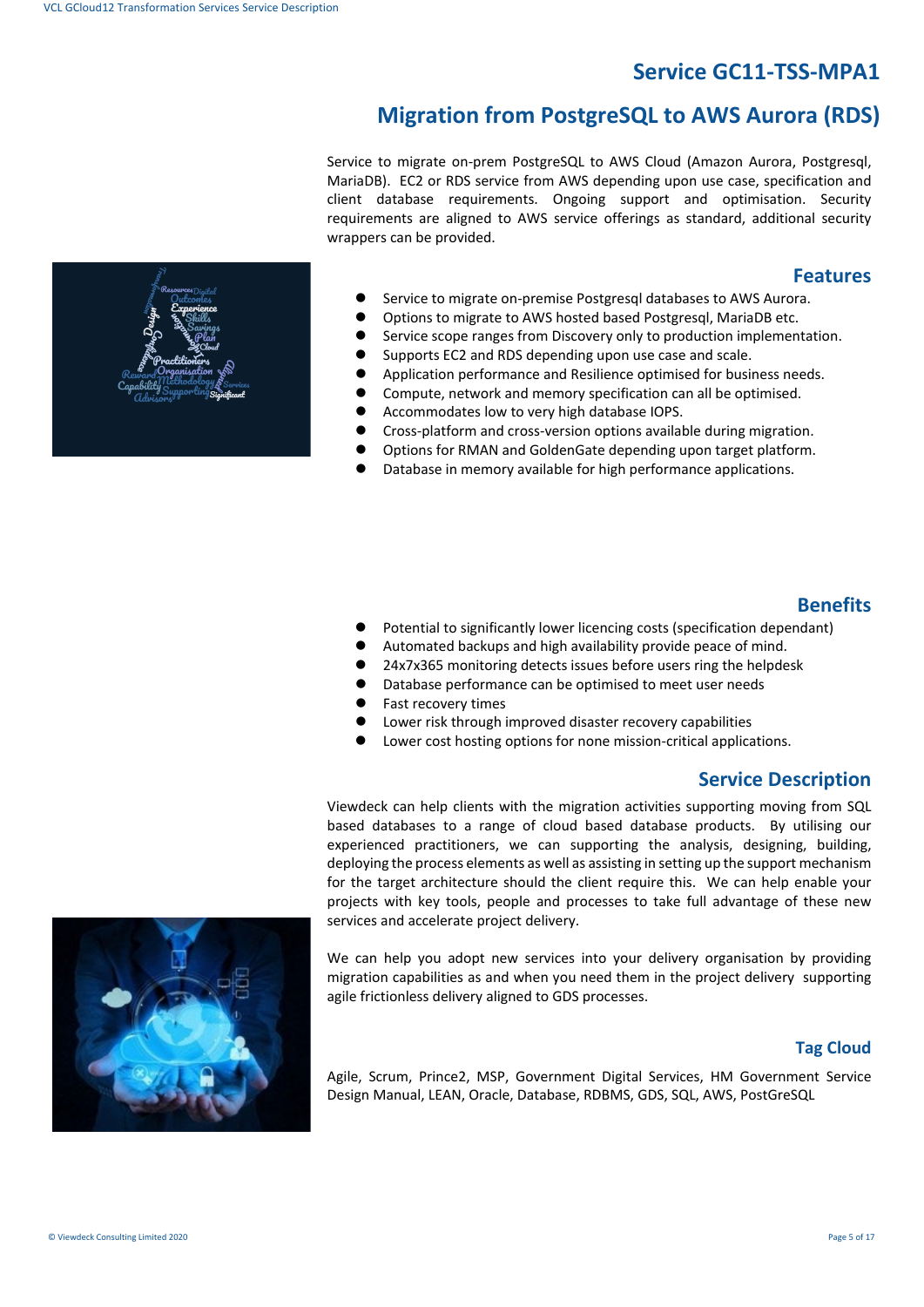# **Service GC12-TSS-MMA1**

# **Migration from MongoDB to AWS Dynamo**

Service to migrate on-Prem MongoDB database to AWS Cloud database (Amazon DynamoDB). Optional Migration to other NoSQL databases. Different deployment and configurations depending upon use case, specification and client database requirements. Ongoing support and optimisation. Security requirements aligned to AWS service offerings as standard, additional security wrappers as necessary.

#### **Features**

- Service to migrate on-Prem MongoDB databases to AWS DynamoDB
- Optional migration to other NoSQL database options (e.g. Cassandra, CouchDB).
- Service scope ranges from Discovery only to production implementation.
- Application performance and deployment patterns optimised to business needs.
- Lower cost hosting options for none mission-critical applications.
- Accommodates low to very high database IOPS.
- Cross-platform and cross-version options available during migration.
- Database in memory available for high performance applications.

### **Benefits**

- Potential to significantly lower licencing costs (specification dependant)
- Fast Cloud deployments
- Automated backups and high availability provide peace of mind.
- 24x7x365 monitoring detects issues before users ring the helpdesk
- Database performance can be optimised to meet user needs
- Fast recovery times
- Lower risk through improved disaster recovery capabilities

### **Service Description**

Viewdeck can help clients with the migration activities supporting moving from No SQL Mongo databases to a range of cloud based database products. By utilising our experienced practitioners, we can supporting the analysis, designing, building, deploying the process elements as well as assisting in setting up the support mechanism for the target architecture should the client require this. We can help enable your projects with key tools, people and processes to take full advantage of these new services and accelerate project delivery.

We can help you adopt new services into your delivery organisation by providing migration capabilities as and when you need them in the project delivery supporting agile frictionless delivery aligned to GDS processes.

### **Tag Cloud**

Agile, Scrum, Prince2, MSP, Government Digital Services, HM Government Service Design Manual, LEAN, Oracle, Database, RDBMS, GDS, SQL, AWS, Mongo, NoSQL, AWS Dynamo

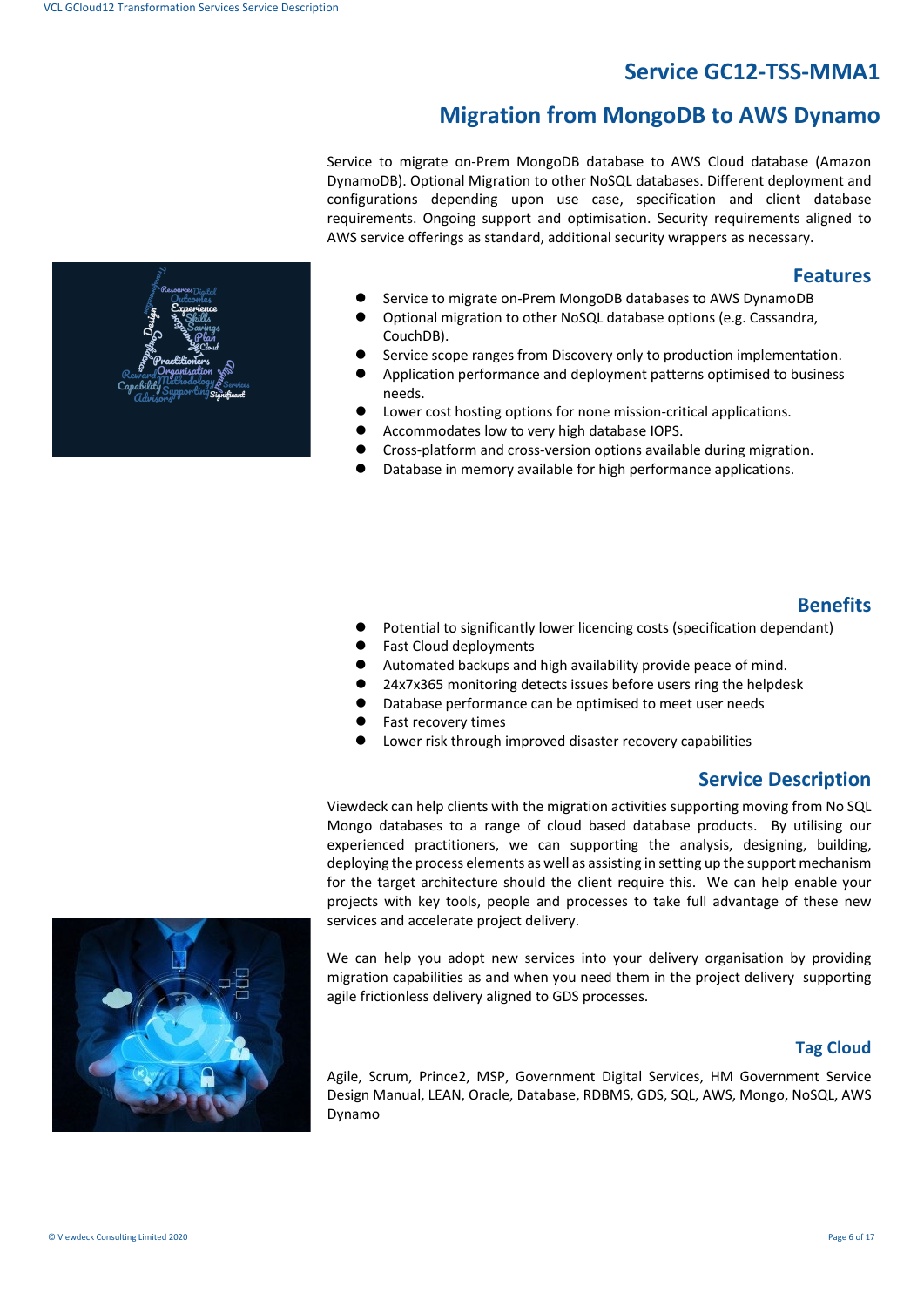# **Service GC11-TSS-MBC1**

# **Migration Backup to the Cloud**

Service to provide Cloud based data replication and migration services. It offers resilience through the replication and distribution of filesystems to multiple locations (including object and file store). Utilising high availability clusters and replication provides the reassurance that data is secure in multiple locations. Simple to manage through web interface.

### **Features**

- Simple self-management through web interface.
- Straightforward synchronise and re-sync capabilities.
- Multiple physically separate sites ensure DR resilience.
- Data encryption available as an option.
- Utilising AWS S3 and other industry standard storage options.
- Optional Cloud based RBAC to manage and access remote files.
- Ideal for logs, backups, fileshares, snapshots
- Optional 'Incremental' backups provide flexibility in use.
- Full application and file audit supports quality regimes.
- Fully scalable from micro to macro sized datasets.

### **Benefits**

- Simple, easy to use interface reduces time to productivity.
- High availability clusters in multiple locations significantly reduces risk.
- Scales to support all your migrations large or small.
- Works across multiple platforms, operating systems and databases, including legacy.
- Single service to ensure you never lose valuable data.
- Low cost cloud solution keeps budgets under control.
- Data encryption (optional) supports security policies.
- Secure access to datasets and management consoles.
- Full traceability supports quality systems.
- Can be used ad-hoc to provide additional migration support.

#### **Service Description**

Viewdeck can help clients with the migration backup to the cloud. By utilising our experienced practitioners, we can supporting the analysis, designing, building, deploying the process elements as well as assisting in setting up the support mechanism for the target architecture should the client require this. We can help enable your projects with key tools, people and processes to take full advantage of these new services and accelerate project delivery.

We provide a service to provide Cloud based data replication and migration services. offering resilience through the replication and distribution of filesystems to multiple locations (including object and file store). We utilise high availability clusters and replication to provide the reassurance that data is secure in multiple locations. The service is simple to manage through a web interface. The service combines a series of features identified above to deliver a range of benefits to your organisation.

We can help you adopt new services into your delivery organisation by providing migration capabilities as and when you need them in the project delivery supporting agile frictionless delivery aligned to GDS processes.



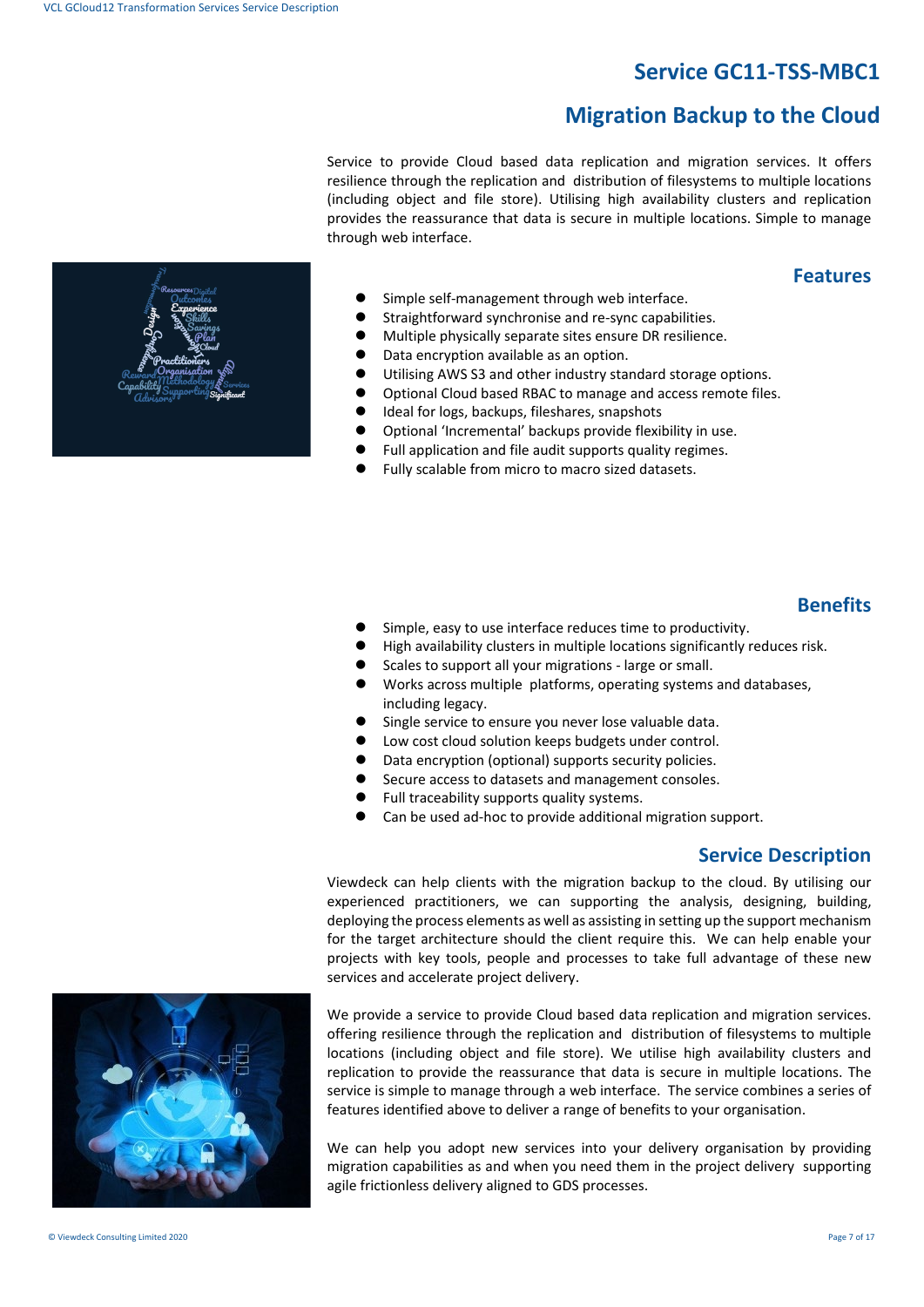## **Tag Cloud**

Agile, Scrum, Prince2, MSP, Government Digital Services, HM Government Service Design Manual, LEAN, Oracle, Database, RDBMS, GDS, SQL, AWS, Mongo, NoSQL, AWS Dynamo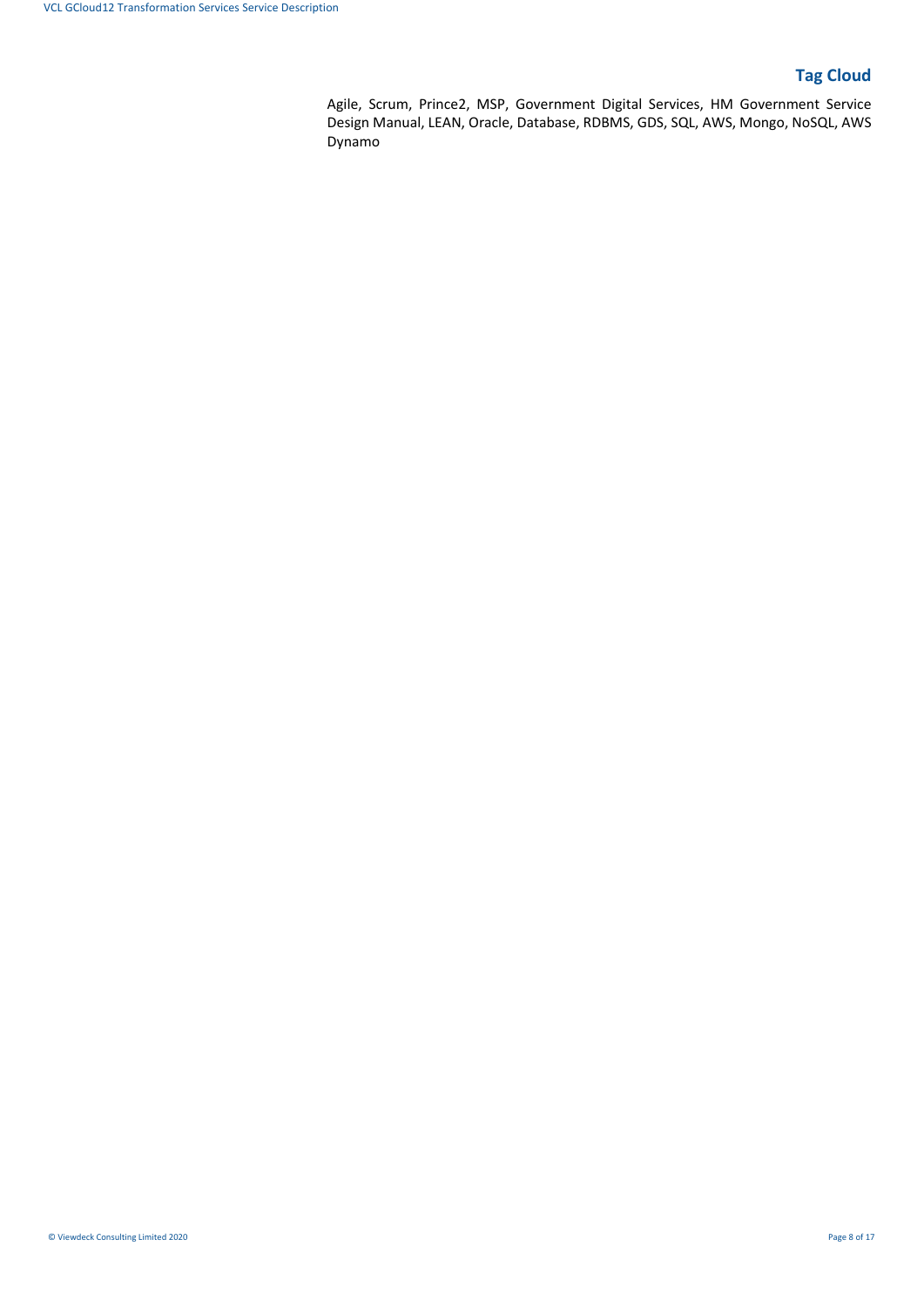# **Appendix 1**

## **Service Details: How we work**

#### **Agile Delivery - Working as a Team**

2. Identify and

Our approach is built on and around the Agile Manifesto:

- The focus of all our interactions with the client, and other suppliers, is to maximise the benefit to the customer, by providing a continuous delivery of an evolving solution.
- To do this successfully, we expect to embed all the relevant stakeholders involved into the delivery sprint teams.
- These teams follow the Agile delivery approach, having regular daily meetings to enable the communication of issues, and opportunity to ensure progress is maintained.
- This approach allows the client's business product managers to work alongside the project delivery members ensuring the promotion of the evolution of the solution, with close and regular communication.
- Ensuring that time and scope are not compromised, any backlog developed is prioritised and focused on the delivery of critical items.
- Sprints and associated meetings are strictly time-boxed to ensure they are efficient and focussed.
- Outputs are regularly reviewed, with the client, to evidence progress and gain early feedback.

#### **Transparency And Collaboration**

Transparency and collaboration when making decisions is crucial and we always seek to embed our staff into existing teams to build a solid working relationship based upon trust and joint commitment. Where possible, we seek to pair individuals or groups to develop the concept of joint working. We invite client teams to join and participate in collaboration tools such as Slack, Jira and Web Conferencing, avoiding the need to email information with the inherent problems of version control, and proliferation of 'noise' in the delivery team.

We encourage, where possible, daily scrums to provide communication within teams, and the project. We also make full use of work/ project/ team boards to provide ongoing briefings and updates, to encourage transparency and collaboration. We aim to keep these boards updated regularly and replicated, utilising tools such as Trello.

Recognising that not all team members can consume information in the same way is crucial to success, and often there is a requirement for a combination of both auditory and visual detail to promote inclusion. Formal and structured "show and tells" are often developed to communicate to the project, programme and wider team. Wherever possible, we seek to utilise existing in-house distribution methods and tools to communicate to the broader target audience.

Our approach is to actively encourage that all meetings are held in open areas, so that they are visible to the project and use common, shared and simple repositories to provide a single point of reference for all team members. Wherever possible, we use practical demonstrations with real-life scenarios, avoiding jargon, to ensure that there is a common language across the project.

Onboarding materials are developed that are suitable for cross-team use, and that can be used to brief everyone, with one to one's and specific coaching for staff where necessary.

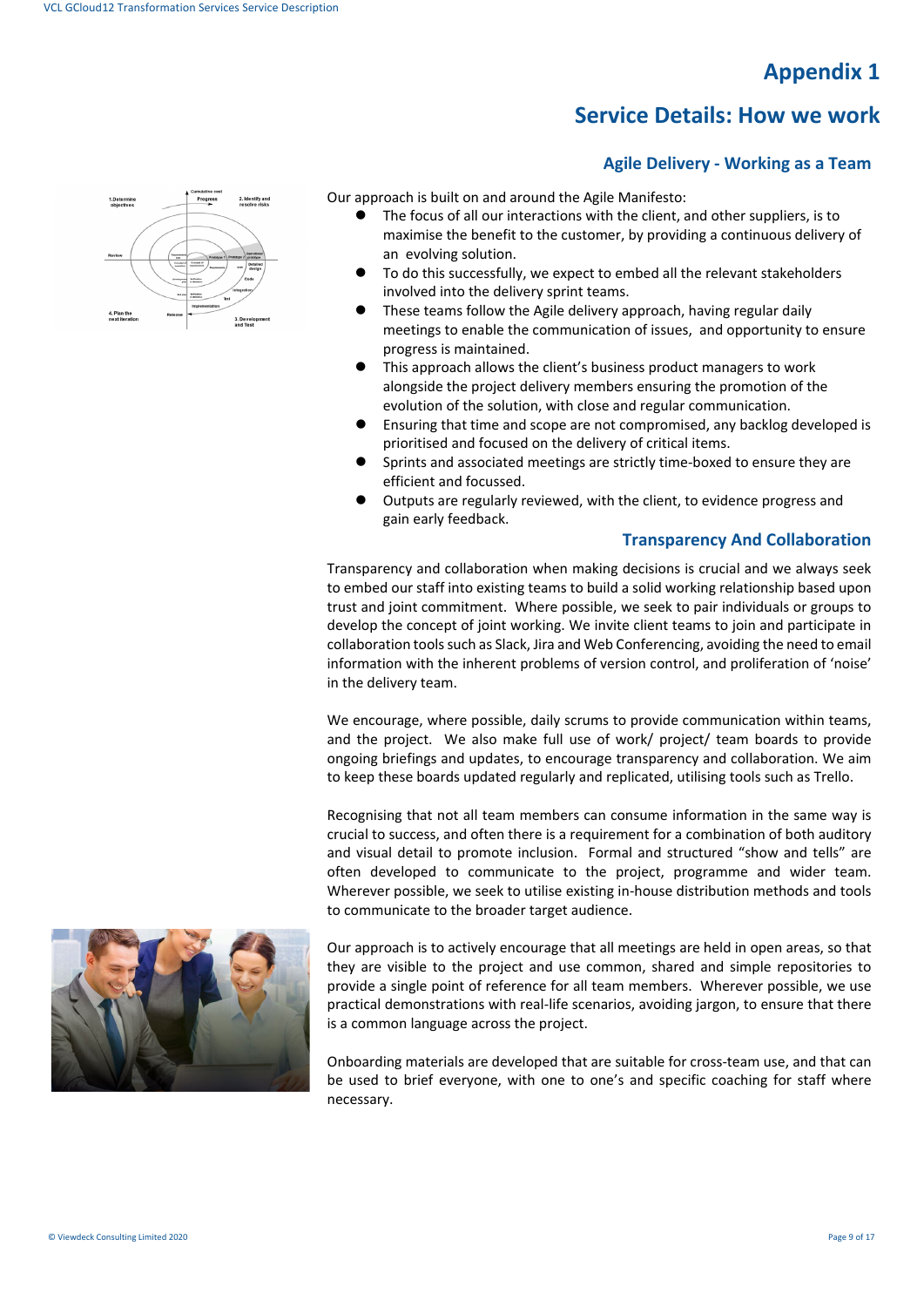VCL GCloud12 Transformation Services Service Description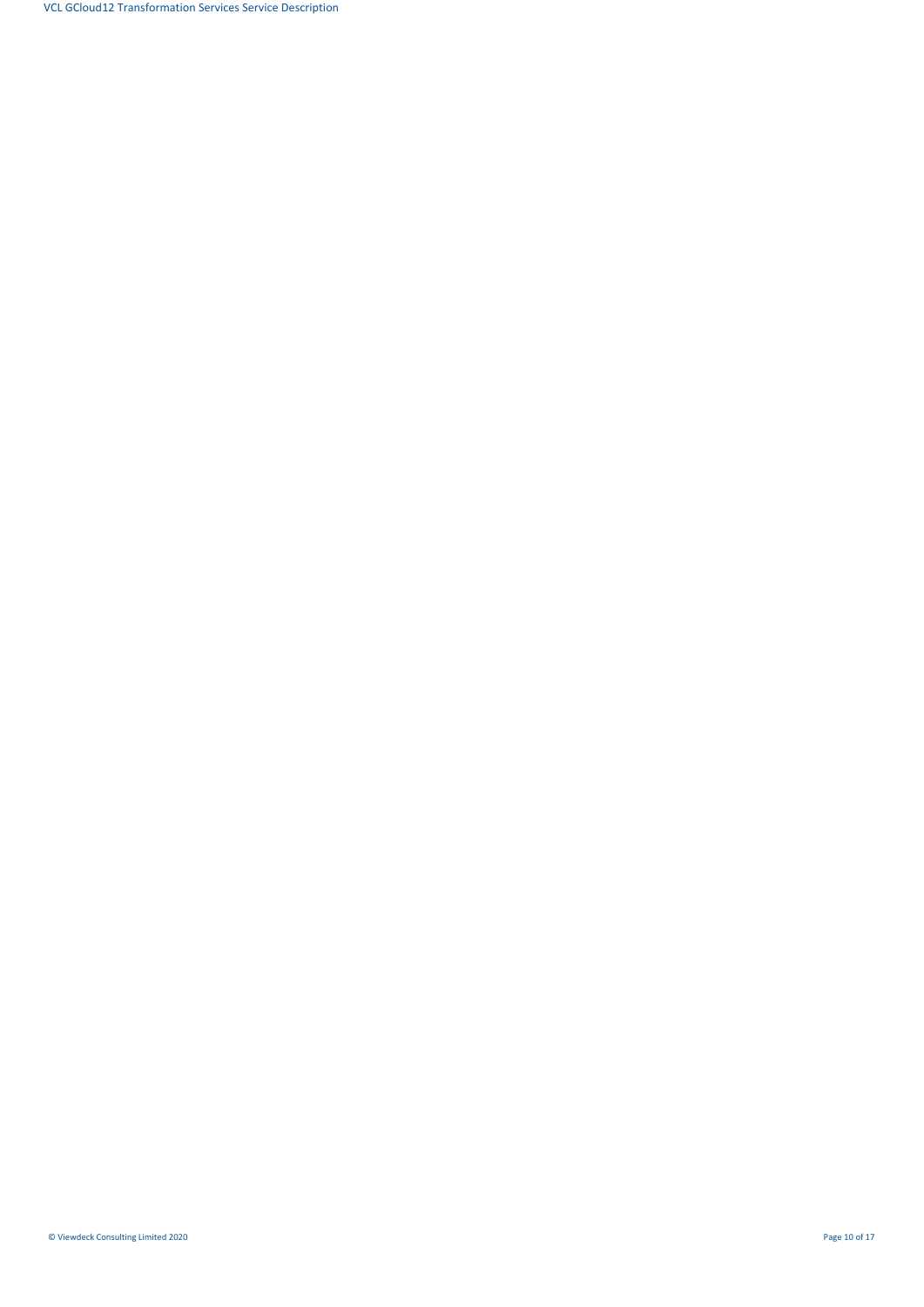# **Appendix 2**

# **Viewdeck Support**



The Viewdeck Support and Service Desk function provides a range of options to meet a clients specific requirements, based upon service and business need. Support channels include telephone, web, Slack (Chat) and email to users of the service. The service provides an ITIL aligned help desk, with standard reporting, incident management and problem management processes using an application tool-set, with SLA management and customer reporting.

Viewdeck support helpdesk is available, during UK working hours, to log support calls for any incidents. Standard support hours can be extended by agreement. Each customer call is logged in our remote management system which provides a unique call reference number enabling issue tracking and enabling ease of exchange of information during incident resolution process.

Our fully trained team work directly with our clients to manage and resolve support queries using telephone, chat, remote access and, if necessary, on-site visits.

Our Standard Support function provides monthly service level reports, remote problem management support and monthly client reporting to provide integration into the client's service architecture and federated service models.

Our Service Desk can offer 1st, 2nd and 3rd line support depending upon client needs.

#### **Service Offerings**

| <b>Support</b><br><b>Level</b> | <b>Hours</b>                                                            | <b>Description</b>                                                                                                                                                                                                 |
|--------------------------------|-------------------------------------------------------------------------|--------------------------------------------------------------------------------------------------------------------------------------------------------------------------------------------------------------------|
| <b>Bronze</b>                  | 9am -5pm<br>Weekdays<br>(UK Working Days,<br>Excludes Bank<br>Holidays) | Support aligned to UK working day. Telephone<br>and email support as standard. Monthly reporting<br>is provided.                                                                                                   |
| <b>Silver</b>                  | $9am - 5pm$ , 7<br>days a week<br>(Excludes Bank<br>Holidays)           | Support aligned to UK working day including<br>weekends. Telephone and email support as<br>standard. Monthly reporting is provided with<br>quarterly service reviews.                                              |
| Gold                           | 24 hours, 7 days<br>per week                                            | Support function and Service Desk are aligned to<br>global working. Chat also included via Slack as<br>standard. Monthly reporting is provided with<br>quarterly service reviews, plus a named service<br>manager. |

Viewdeck provides the following service offerings:

The Viewdeck Service Desk can provide the following support options to suit the customers and business needs:

| <b>Support Option</b>                                    | <b>Description</b>                                  |
|----------------------------------------------------------|-----------------------------------------------------|
| <b>Managed Support Option</b>                            | Customer end/business users directly interface to   |
| $1st$ , 2 <sup>nd</sup> and 3 <sup>rd</sup> line support | Viewdek 1 <sup>st</sup> line Service Desk provided. |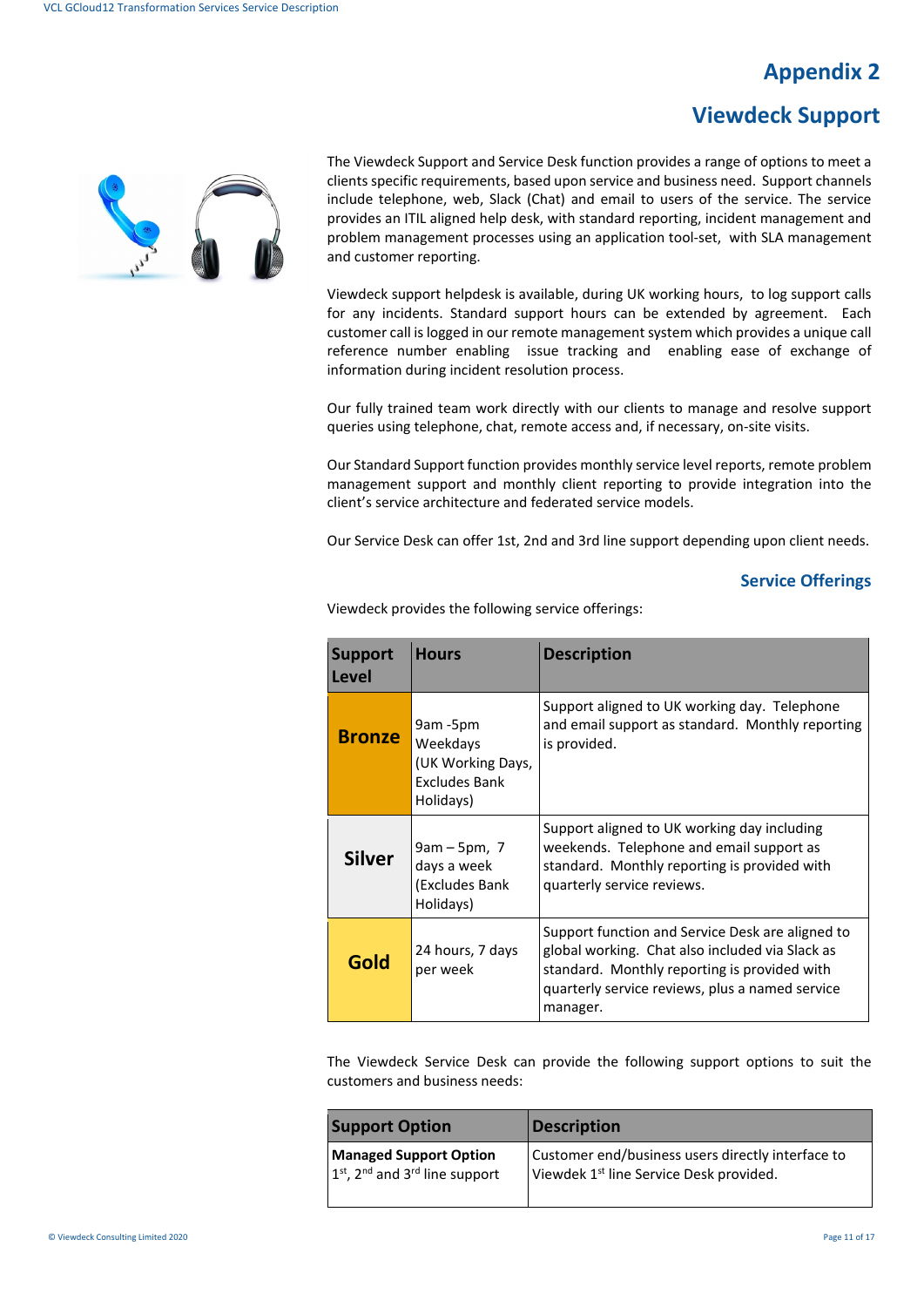|                                                                                                                   | Viewdeck also provide:<br>2 <sup>nd</sup> line service support providing<br>configuration level remediation<br>3rd line technical change and technical<br>support to clients technical resolver groups                                        |
|-------------------------------------------------------------------------------------------------------------------|-----------------------------------------------------------------------------------------------------------------------------------------------------------------------------------------------------------------------------------------------|
| <b>Configuration &amp; Technical</b><br><b>Support Option</b><br>2 <sup>nd</sup> and 3 <sup>rd</sup> line support | Customer Business users are managed by their own<br>Support Desk function. Configuration and Technical<br>issues are escalated to the Viewdeck Service Desk by<br>the Client Service Desk.                                                    |
|                                                                                                                   | Viewdeck only provides:<br>2 <sup>nd</sup> line service support providing<br>configuration level remediation<br>3rd line technical change and technical<br>support to clients technical resolver groups                                       |
| <b>Technical Support Option</b><br>3 <sup>rd</sup> line support only                                              | Customer Business users are managed by their own<br>Support Desk function. Configuration level issues<br>are resolved by client resolver teams. Technical<br>issues are escalated to the Viewdeck Service Desk by<br>the Client Service Desk. |
|                                                                                                                   | Viewdeck only provides 3rd line technical<br>change and technical support to clients<br>technical resolver groups                                                                                                                             |

### **Incident Management**

Viewdeck classifies incidents raised at its service desk using the following P1 – P5 Priority Code. Incidents raised with the Service Desk will be triaged and responded to within 30 Minutes and then actioned accordingly in priority order.

- P1 Total loss of service to all users.
- P2 Some loss of critical service for some or all users.
- P3 Limited loss of service, or work around possible limiting loss experienced.
- P4 Tasks are made more difficult, but are not impossible to complete.
- P5 Interferes with non-operational use.

### **Urgency of response**

| Priority<br>code | <b>Urgency of response</b>                                                                                                        | <b>Target response (within</b><br>core hours)                                                                                                  | <b>Target resolution</b><br>(within core<br>hours)<br>(M-F x 9-5) |
|------------------|-----------------------------------------------------------------------------------------------------------------------------------|------------------------------------------------------------------------------------------------------------------------------------------------|-------------------------------------------------------------------|
| <b>P1</b>        | Immediate, sustained<br>effort using all necessary<br>and available resources<br>until service is restored.                       | Immediate response, action<br>within 30 Mins (Enterprise<br>24x7), 1 hour (Outside<br>Support Hours).                                          | 4 hours                                                           |
| P <sub>2</sub>   | Immediate response to<br>assess the situation, staff<br>may be interrupted and<br>taken away from low or<br>medium priority jobs. | Immediate response (within<br>contracted Service Hours),<br>action within 2 hours.                                                             | 1 working day                                                     |
| P <sub>3</sub>   | Response using standard<br>procedures and operating<br>within the normal<br>frameworks.                                           | Email notification of call<br>being logged (within<br>contracted Service Hours) 1<br>hour. Response by email or<br>phone within 1 working day. | 2 working days                                                    |
| <b>P4</b>        | Response using standard<br>procedures and operating<br>within the normal<br>frameworks as time<br>allows.                         | Email notification of call<br>being logged (within<br>contracted Service Hours) 1<br>hour. Response by email or<br>phone within 1 working day. | 5 working days                                                    |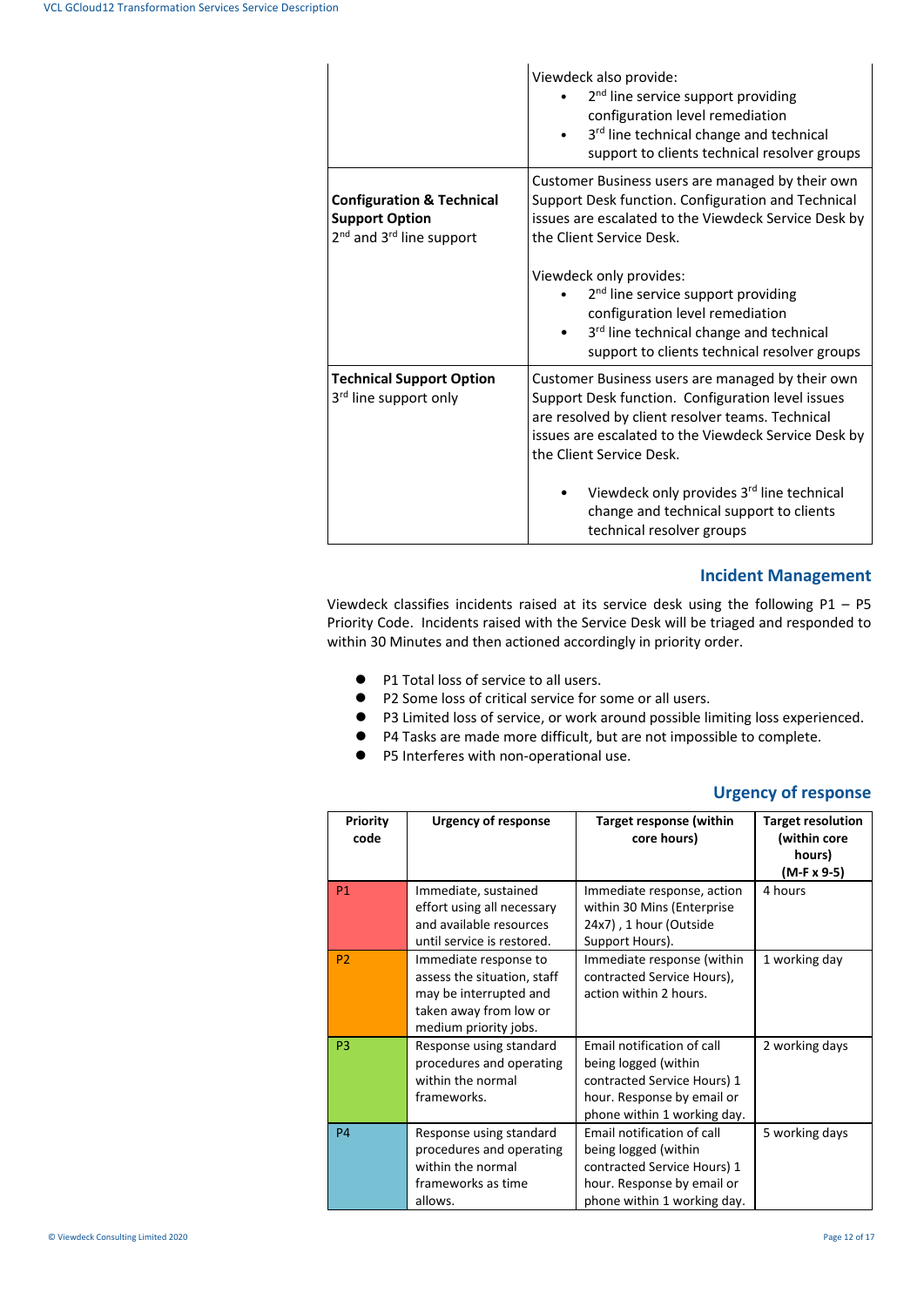| <b>P5</b> | Response using standard  | Email notification of call  | 10 working days |
|-----------|--------------------------|-----------------------------|-----------------|
|           | procedures and operating | being logged (within        |                 |
|           | within the normal        | contracted Service Hours) 1 |                 |
|           | frameworks as time       | hour. Response by email or  |                 |
|           | allows                   | phone within 1 working day. |                 |

Our Service Level Objective aims to resolve 90% of incidents within the target resolution time.

All P1 and P2 events are allocated an Incident Manager to oversee and manage incidents through to resolution. Client help desks or Resolver Groups will be informed and updated as the incident resolution evolves. The Incident Manager will act as a SPOC for the client, providing regular reporting and will coordinate activity between various resolver groups as necessary to ensure successful resolution.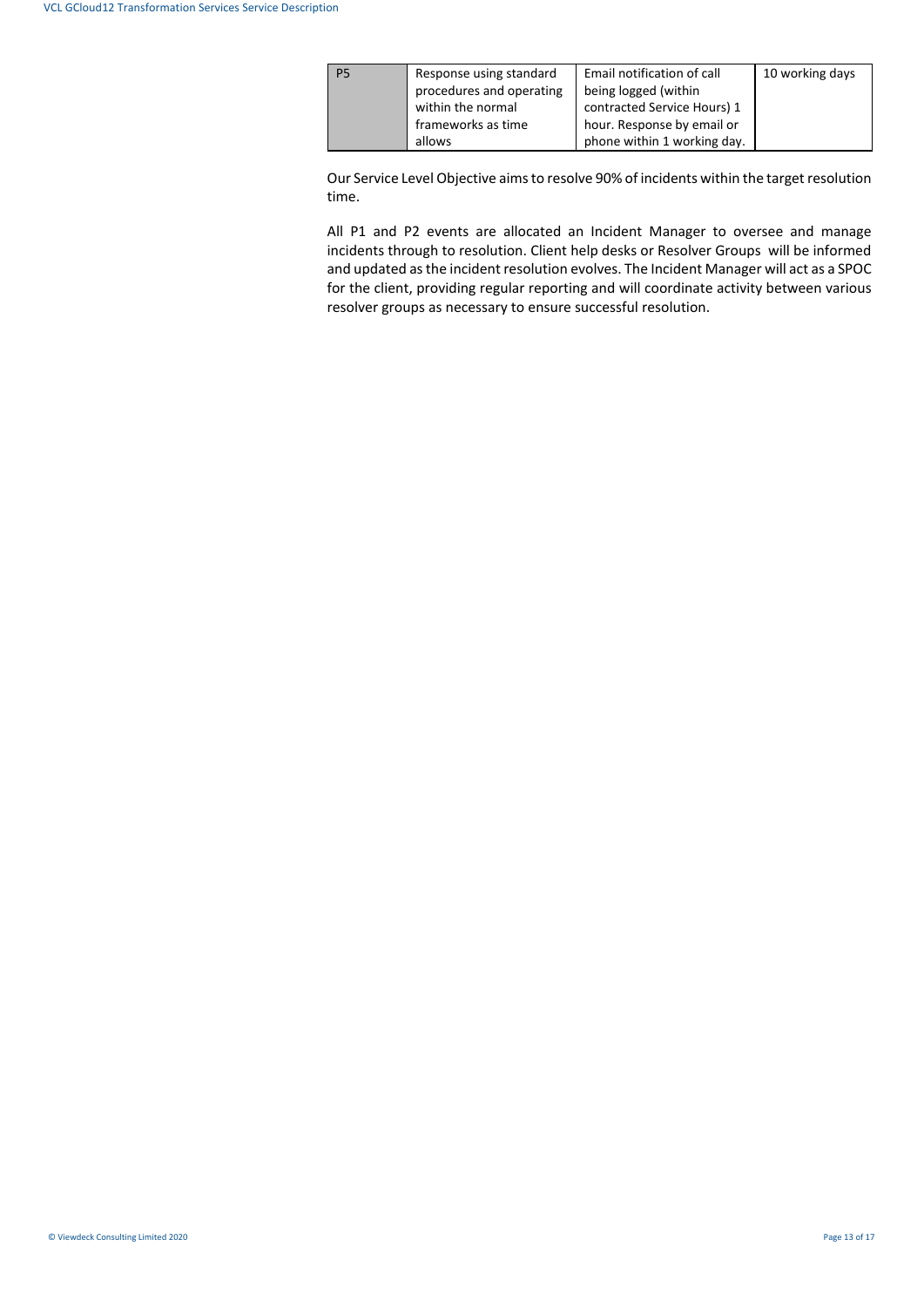# **Appendix 3 Our Experience**

Viewdeck has a long-standing reputation for delivering services and solutions that support the HMG change agenda. We are supporting a number of agile projects, aligned to DbD/DSM, delivering transformational , customer-centric and value for money solutions. Recently we have been working with clients including the National Crime Agency on ICT modernisation, DVLA on their strategic ICT transition (PACT Exit), NHS BSA on Digital Transformation, and Highways England on strategic change. We have also delivered and supported a mobile and web transaction service for Border Force, using Agile, user centric design and delivery, on open source technology, using continuous delivery/DevOps tooling.

#### **Project Management and Service Description**

- **HO/Mobile Exit Checks:** Rapid 9 week programme as SME Supplier in key National infrastructure delivering custom application, 300 secure mobile devices, hardened infrastructure and service. This was managed with DevOps; 6 scrum cycles, 5 different teams and in 3 locations. Users were located across airports and ports throughout the UK. We delivered an extremely agile solution, operating 24X7, to time and budget.
- **Viewdeck/SaaS Services:** Implementation of wide range of SaaS services based on Chef toolset delivering HMG accreditable services supporting wide ranging secure client needs. Iterative team development using Scrum/Agile techniques. Continuous Delivery, DevOps.

#### **Requirements and Business Analysis**

- **DVLA:** Led Discovery/Alpha phases transitioning from legacy based Drivers system to new systems landscape. Involving establishing PMO/governance processes utilising SAFe methodology. Creating a number of teams, with their own Product Owner and performed retrospectives with each team at end of each sprint continuously improving processes. Created roadmap working with Service Manager/Product Owners aligning business/technical requirements maximising value per release.
- **Border-Systems.com:** Captured and analysed Border traffic exiting UK to drive key business parameters for the solution, rapid development via 3 prototyping cycles with HO/Borders staff, assessing Metric providing analytics of biometric data, with User feedback. Delivering robust digital mobile solution on secure resilient PaaS.

### **Project Management**

- **DVLA**: Overall responsibility for producing, reviewing, and approving estimates for projects throughout the lifecycle (Discovery/Alpha/Beta/Live) relating to Business Cases, next stage costs, exception reports and CCR's. This also included developing and implementing a governance process to ensure that standards were applied across the DVLA Change Programme. Also applied Kanban as a way of working to maximise throughput and developed a single view of Change for the DVLA.
- **Border-Systems.com:** Estimation at Contract level for fixed price development/delivery at Supplier Risk.
- **NCA**: Estimating at Programme level for whole portfolio for Financial Year planning.
- **SOCA**: Full lifecycle development of services, through Requirements capture/Contractualisation/procurement, to solution delivery/Live Service management of suppliers performance. Part of digital services delivery, involving retiring 150 applications.
- **DVLA**: Architecture and technical solution during PACT exit of 180+ legacy services. (Insourced/Re-Sourced/de-commissioned).
- **WIM**: Replatforming, re-architecting and legacy migration of Warnings Index service. Architectural design, and delivery assurance providing non-stop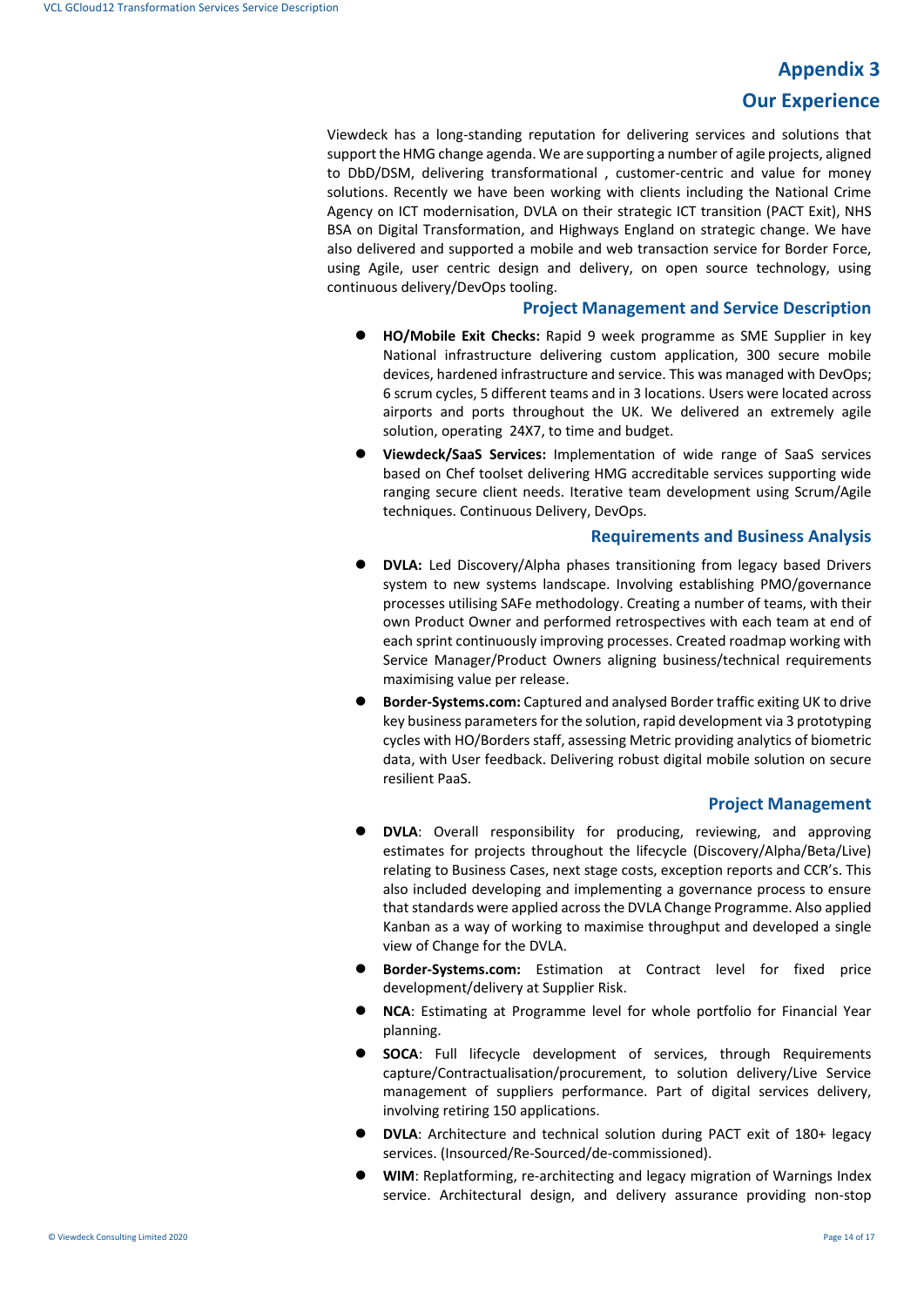delivery.

- **NCA**: Retiring legacy systems, following range of solutions (including migration/encapsulation/archiving/switching).
- **Barclays Bank**: Delivering new digital services in flexible workplace, retiring 17 London DC's, migrating services to new private cloud hosting capability, providing data free HQ, with flexible access across a range of workstyles.
- **NHSBSA**: Working across technical delivery teams and technical leadership providing guidance and support and cloud-ready patterns to meet project/programme goals. Supporting SMT to understand opportunities from IaaS/PaaS/cloud service marketplace, and how they can be used to derisk/accelerate project.
- **Highways England**: Providing upskilling and skills transfer during the PDP (Project Controls Services Programme). Helping the client's internal teams understand how to restructure and get the best from the service architecture. Structured "show-and-tells", briefing materials and good-practise guides.
- **NCA/SOCA**: Embedding into client digital transformation team, supporting crown servants to understand technical impact from change, how to achieve agility in delivery, and the use of cloud technologies to improve outcomes.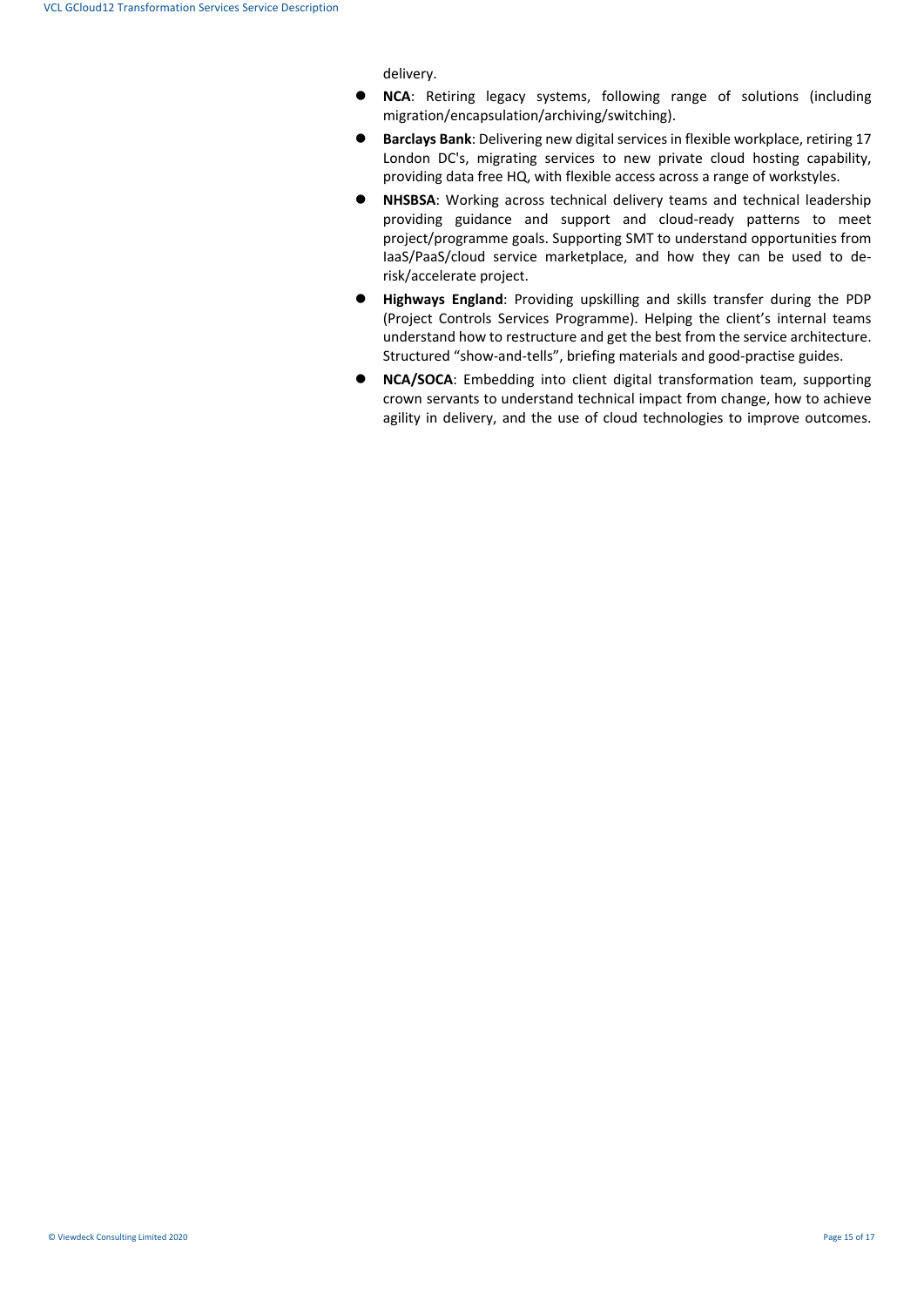# **Appendix 4 Viewdeck Methodologies And Processes**

The Viewdeck team use the following methodologies, tools and techniques as part of their quality delivery:



# **Appendix 5**

# **About Us**

### **Why is Viewdeck Different?**

**Value** - As a specialist SME, we can bring big company/ex Big 4